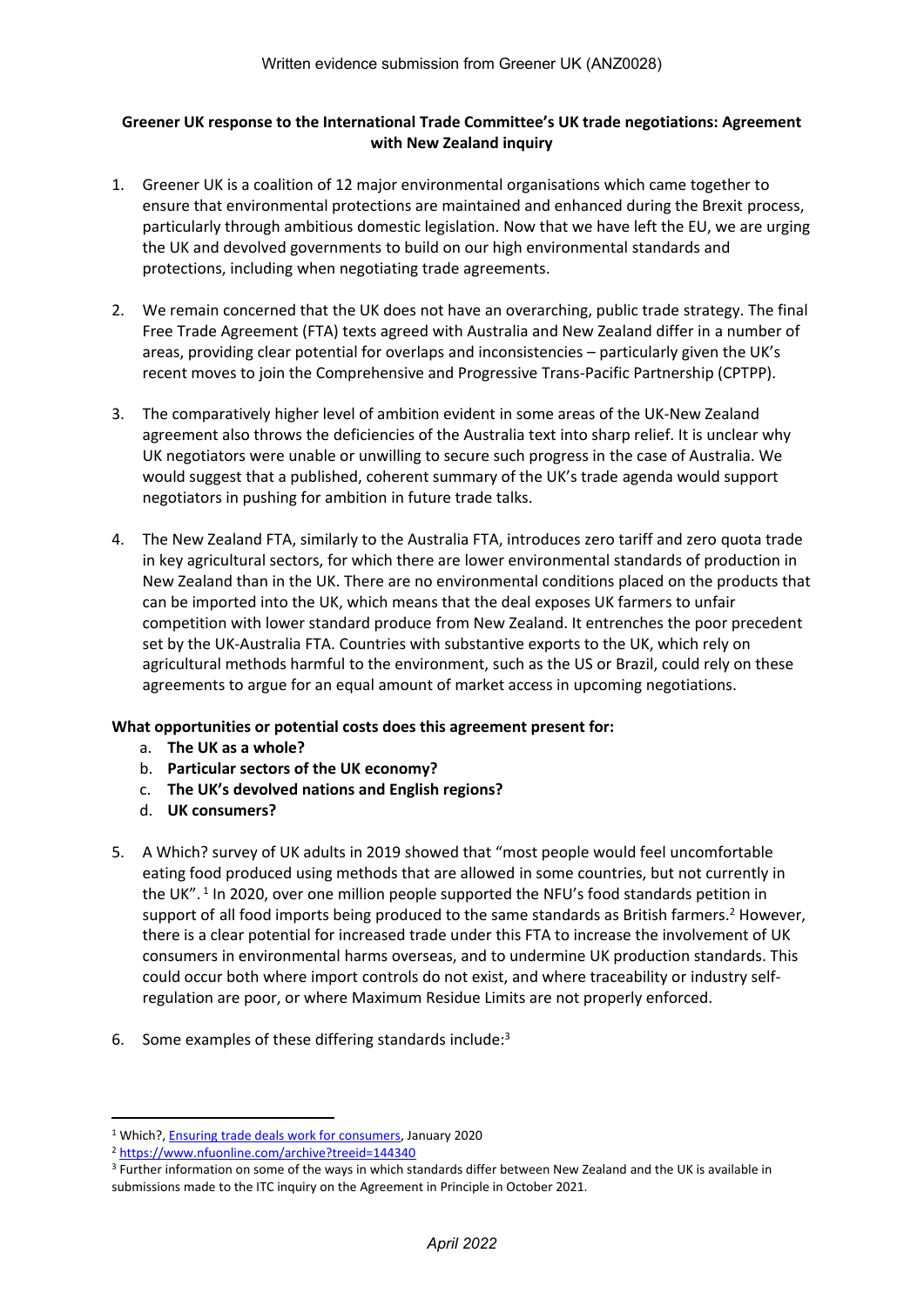- a. Fertiliser: between 1990 and 2015 the annual application of nitrogen via fertiliser across New Zealand increased by 627%.<sup>4</sup> Nitrogen use in the UK over the same period fell by around 40%.<sup>5</sup>
- b. Pesticides: New Zealand permits the use of 35% more highly hazardous pesticides than the UK (99 compared to 73 in the UK).<sup>6</sup>
- c. Water pollution: industrial agriculture, which involves very large use of synthetic fertiliser and nitrogen, has degraded New Zealand's freshwater, contributing to one third of New Zealand's rivers being deemed unfit to swim in at least part of the year.<sup>7</sup> In 2017, 76% of native freshwater fish were either threatened with or at risk of extinction, as were one third of all invertebrates and plants.<sup>8</sup>

### **Are there any opportunities which have been missed, or could have been taken further?**

- 7. While the environmental chapter of this deal offers some improvements on the equivalent in the UK-Australia FTA, most of the commitments continue to be broad and vague – making them difficult to enforce, despite the chapter falling under the overarching Dispute Settlement Mechanism. The commitment to enforce domestic laws (Article 22.4) is welcome, however it only seeks to uphold protections limited to situations where such weakening would impact on trade or investment between the parties. This trade and investment test is notoriously difficult to prove and has been ineffective in previous trade agreements where it has been used.
- 8. Objectives to "reaffirm" commitments to Multilateral Environmental Agreements are secured in the FTA (Article 22.5). These feature in all modern trade agreements and are present in many of the UK's historic 'rollover' trade deals.
- 9. We were pleased to see that this deal will not contain an Investor State Dispute Settlement (ISDS) mechanism. ISDS has been used to challenge regulations vital to meeting the climate emergency and tackling environmental damage, and could impede the ability of the UK to move towards a net zero future. Many NGOs raised concerns about the potential impacts of such a mechanism during the consultation and negotiation process, and in meetings with government departments. However, we note that opposition to ISDS was not a specific objective, and it is unclear if the government has now adopted a negotiating position against ISDS which we might expect to see reflected in other future FTAs, or if the UK intends to seek side letters on ISDS in the event of accession to CPTPP. It would be helpful if the government could clarify this.
- 10. A truly ambitious approach to environment and trade, which would redress the negative environmental impact of granting market access to lower standard imports, would be to develop a set of core environmental standards for all products imported into and produced in the UK. These would underpin the UK's trade deals and set minimum sustainability requirements that apply to all agri-food products on the UK market, ensuring a level playing field for food producers in the UK and giving the public confidence in the quality of food imported into the UK. This would allow agri-food trade with New Zealand to continue, while ensuring that the worst types of production in terms of environmental harm are not included in the UK market.<sup>9</sup>

<sup>4</sup> <https://www.stats.govt.nz/indicators/nitrogen-and-phosphorus-in-fertilisers>

<sup>5</sup> <https://www.gov.uk/government/collections/fertiliser-usage>

<sup>6</sup> PAN UK, Sustain and Dr Emily Lydgate, [Toxic](https://issuu.com/pan-uk/docs/toxic_trade_-_cptpp_-_final?fr=sMzlmMzExOTMxNQ) [Trade:](https://issuu.com/pan-uk/docs/toxic_trade_-_cptpp_-_final?fr=sMzlmMzExOTMxNQ) [Comprehensive](https://issuu.com/pan-uk/docs/toxic_trade_-_cptpp_-_final?fr=sMzlmMzExOTMxNQ) [and](https://issuu.com/pan-uk/docs/toxic_trade_-_cptpp_-_final?fr=sMzlmMzExOTMxNQ) [Progressive](https://issuu.com/pan-uk/docs/toxic_trade_-_cptpp_-_final?fr=sMzlmMzExOTMxNQ) [Agreement](https://issuu.com/pan-uk/docs/toxic_trade_-_cptpp_-_final?fr=sMzlmMzExOTMxNQ) [for](https://issuu.com/pan-uk/docs/toxic_trade_-_cptpp_-_final?fr=sMzlmMzExOTMxNQ) [Trans-Pacific](https://issuu.com/pan-uk/docs/toxic_trade_-_cptpp_-_final?fr=sMzlmMzExOTMxNQ) [Partnership](https://issuu.com/pan-uk/docs/toxic_trade_-_cptpp_-_final?fr=sMzlmMzExOTMxNQ) [\(CPTPP\)](https://issuu.com/pan-uk/docs/toxic_trade_-_cptpp_-_final?fr=sMzlmMzExOTMxNQ), June 2021

<sup>7</sup> Ministry for the Environment & Stats NZ, [New](https://environment.govt.nz/assets/Publications/Files/environment-aotearoa-2019.pdf) [Zealand's](https://environment.govt.nz/assets/Publications/Files/environment-aotearoa-2019.pdf) [Environmental](https://environment.govt.nz/assets/Publications/Files/environment-aotearoa-2019.pdf) [Reporting](https://environment.govt.nz/assets/Publications/Files/environment-aotearoa-2019.pdf) [Series:](https://environment.govt.nz/assets/Publications/Files/environment-aotearoa-2019.pdf) [Environment](https://environment.govt.nz/assets/Publications/Files/environment-aotearoa-2019.pdf) [Aotearoa](https://environment.govt.nz/assets/Publications/Files/environment-aotearoa-2019.pdf) [2019,](https://environment.govt.nz/assets/Publications/Files/environment-aotearoa-2019.pdf) April 2019

<sup>8</sup> Ministry for the Environment & Stats NZ, [Our](https://environment.govt.nz/assets/Publications/Files/our-freshwater-2020-summary.pdf) [freshwater](https://environment.govt.nz/assets/Publications/Files/our-freshwater-2020-summary.pdf) [2020](https://environment.govt.nz/assets/Publications/Files/our-freshwater-2020-summary.pdf) [Summary](https://environment.govt.nz/assets/Publications/Files/our-freshwater-2020-summary.pdf), April 2020

<sup>9</sup> Further information about core standards available at: WWF, [Core](https://www.wwf.org.uk/sites/default/files/2022-02/Core_standards_2022.pdf) [Environmental](https://www.wwf.org.uk/sites/default/files/2022-02/Core_standards_2022.pdf) [Standards,](https://www.wwf.org.uk/sites/default/files/2022-02/Core_standards_2022.pdf) January 2022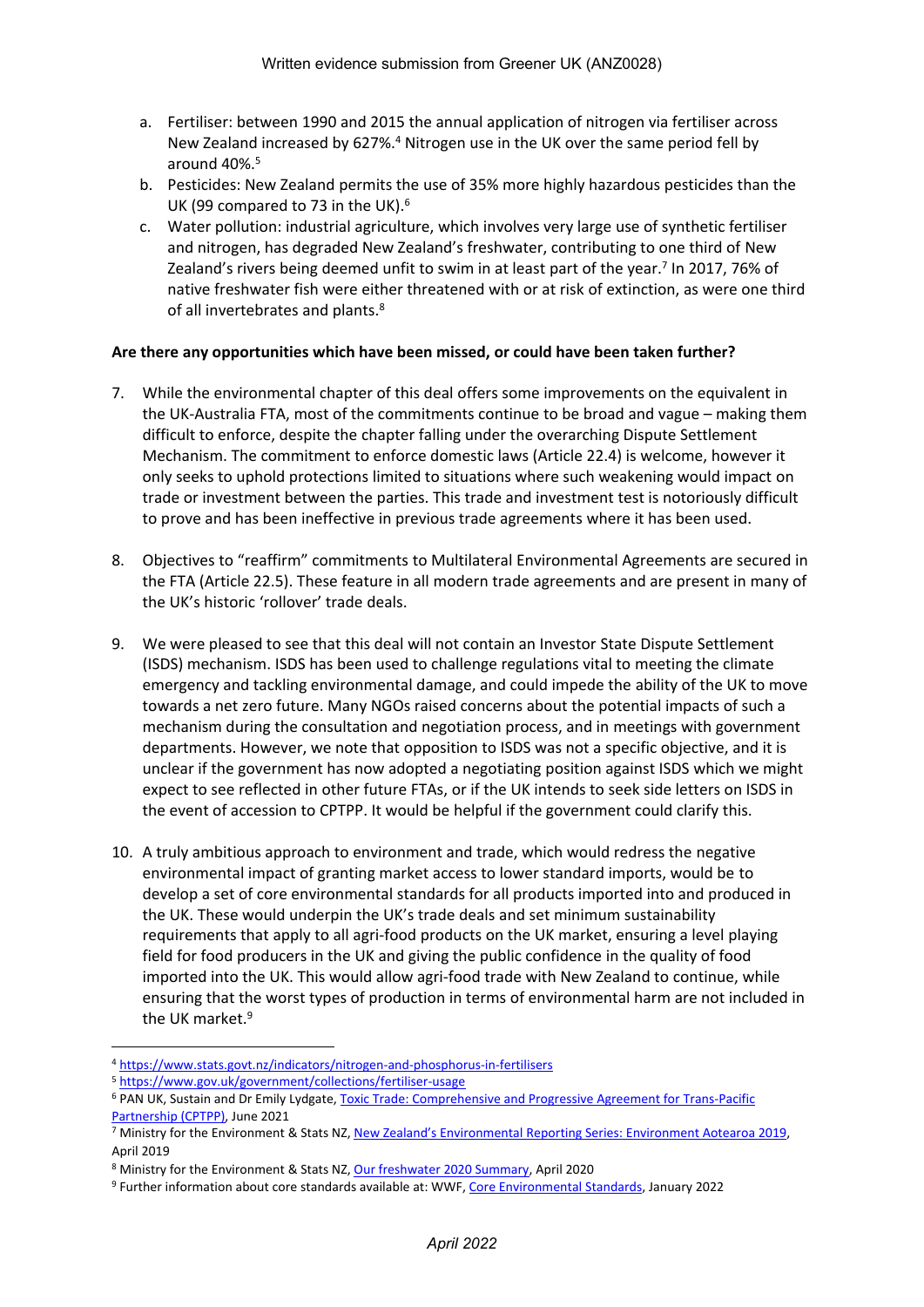**Has the Government got the right balance overall in terms of any trade-offs it has made, and how do you expect these will affect you, your business or organisation, or those you represent?**

- 11. New Zealand's ambition on environmental issues has clearly shaped what the UK government sought to achieve within this FTA. Developments within the environmental chapter show clear echoes of positions publicly espoused by New Zealand in other forums, including the WTO, and accompanying limitations also closely align with areas where the New Zealand government is uncomfortable to act.
- 12. It is positive to see that, in contrast to the UK-Australia FTA text, limiting warming to 1.5 degrees is referenced twice (Articles 22.3(c) and 22.6). Article 22.6 contains a helpful pointer towards a climate waiver, which outlines the importance of the aims of the Paris Agreement and the ways in which trade rules allow for the implementation of climate policy. It clearly affirms commitments to limit warming to "well below 2 degrees" and to pursue a 1.5 degree limit. However, the UK-New Zealand FTA must be judged as providing less enforceability on climate commitments than the UK-EU Trade and Cooperation Agreement.
- 13. Article 22.8 also contains some positive commitments including to (22.8(2)a) "take steps to eliminate *harmful* fossil fuel subsidies," (22.8(2)b) "end *unabated* coal fired electricity generation," (22.8(2)e) "end *new direct* financial support, such as officially supported export credits, for fossil fuel energy *in non-parties*" and (22.8(2)f) "end international aid funding for fossil fuel energy". However, these clauses containing commitments to action also contain unhelpful caveats and limitations, as emphasised in italics above. Additionally, we note that the UK government maintains that it provides no current fossil fuel "subsidies" under its own definition. For such FTA commitments to end government funding of fossil fuels to have an impact, they much be accompanied by an acknowledgement of the varying forms of support provided to such companies and a fully inclusive definition of such subsidies.

### **How well has the Government communicated its progress in negotiations – and how much has it listened to stakeholders during those negotiations?**

14. Civil society engagement has been piecemeal. Similarly to the Australian deal, stakeholders have been able to access more information about the negotiations from the New Zealand government's website than from the UK's. Trade agreements must be subject to rigorous scrutiny and oversight, with meaningful and ongoing public participation and accessible information. We appreciate that the limited government commitments to parliamentary scrutiny and early experiences of scrutiny in practice have been roundly criticised by this Committee<sup>10</sup> and the Lords International Agreements Committee.<sup>11</sup>

### **How well has the Government communicated the likely impacts of this agreement for you, your business or organisation, or those you represent?**

15. The government's current approach to impact modelling and assessment is lacking. The evidence in the final published impact assessment $12$  lacks environmental detail and proper modelling on the full and cumulative emissions impacts of the FTA.

<sup>&</sup>lt;sup>10</sup> International Trade Committee news article, [Government](https://committees.parliament.uk/committee/367/international-trade-committee/news/165058/government-riding-roughshod-over-parliament-on-trade-deal-scrutiny/) [riding](https://committees.parliament.uk/committee/367/international-trade-committee/news/165058/government-riding-roughshod-over-parliament-on-trade-deal-scrutiny/) [roughshod](https://committees.parliament.uk/committee/367/international-trade-committee/news/165058/government-riding-roughshod-over-parliament-on-trade-deal-scrutiny/) [over](https://committees.parliament.uk/committee/367/international-trade-committee/news/165058/government-riding-roughshod-over-parliament-on-trade-deal-scrutiny/) [Parliament](https://committees.parliament.uk/committee/367/international-trade-committee/news/165058/government-riding-roughshod-over-parliament-on-trade-deal-scrutiny/) [on](https://committees.parliament.uk/committee/367/international-trade-committee/news/165058/government-riding-roughshod-over-parliament-on-trade-deal-scrutiny/) [trade](https://committees.parliament.uk/committee/367/international-trade-committee/news/165058/government-riding-roughshod-over-parliament-on-trade-deal-scrutiny/) [deal](https://committees.parliament.uk/committee/367/international-trade-committee/news/165058/government-riding-roughshod-over-parliament-on-trade-deal-scrutiny/) [scrutiny](https://committees.parliament.uk/committee/367/international-trade-committee/news/165058/government-riding-roughshod-over-parliament-on-trade-deal-scrutiny/), 24 March 2022

<sup>&</sup>lt;sup>11</sup> House of Lords Media Notice, [Government](https://www.parliament.uk/business/lords/media-centre/house-of-lords-media-notices/2022/february-2022/government-transparency-needed-for-effective-parliamentary-scrutiny-of-trade-agreements--says-lords-committee/) [transparency](https://www.parliament.uk/business/lords/media-centre/house-of-lords-media-notices/2022/february-2022/government-transparency-needed-for-effective-parliamentary-scrutiny-of-trade-agreements--says-lords-committee/) [needed](https://www.parliament.uk/business/lords/media-centre/house-of-lords-media-notices/2022/february-2022/government-transparency-needed-for-effective-parliamentary-scrutiny-of-trade-agreements--says-lords-committee/) [for](https://www.parliament.uk/business/lords/media-centre/house-of-lords-media-notices/2022/february-2022/government-transparency-needed-for-effective-parliamentary-scrutiny-of-trade-agreements--says-lords-committee/) [effective](https://www.parliament.uk/business/lords/media-centre/house-of-lords-media-notices/2022/february-2022/government-transparency-needed-for-effective-parliamentary-scrutiny-of-trade-agreements--says-lords-committee/) [Parliamentary](https://www.parliament.uk/business/lords/media-centre/house-of-lords-media-notices/2022/february-2022/government-transparency-needed-for-effective-parliamentary-scrutiny-of-trade-agreements--says-lords-committee/) [scrutiny](https://www.parliament.uk/business/lords/media-centre/house-of-lords-media-notices/2022/february-2022/government-transparency-needed-for-effective-parliamentary-scrutiny-of-trade-agreements--says-lords-committee/) [of](https://www.parliament.uk/business/lords/media-centre/house-of-lords-media-notices/2022/february-2022/government-transparency-needed-for-effective-parliamentary-scrutiny-of-trade-agreements--says-lords-committee/) [trade](https://www.parliament.uk/business/lords/media-centre/house-of-lords-media-notices/2022/february-2022/government-transparency-needed-for-effective-parliamentary-scrutiny-of-trade-agreements--says-lords-committee/) [agreements,](https://www.parliament.uk/business/lords/media-centre/house-of-lords-media-notices/2022/february-2022/government-transparency-needed-for-effective-parliamentary-scrutiny-of-trade-agreements--says-lords-committee/) [says](https://www.parliament.uk/business/lords/media-centre/house-of-lords-media-notices/2022/february-2022/government-transparency-needed-for-effective-parliamentary-scrutiny-of-trade-agreements--says-lords-committee/) [Lords](https://www.parliament.uk/business/lords/media-centre/house-of-lords-media-notices/2022/february-2022/government-transparency-needed-for-effective-parliamentary-scrutiny-of-trade-agreements--says-lords-committee/) [committee](https://www.parliament.uk/business/lords/media-centre/house-of-lords-media-notices/2022/february-2022/government-transparency-needed-for-effective-parliamentary-scrutiny-of-trade-agreements--says-lords-committee/), 8 February 2022

<sup>&</sup>lt;sup>12</sup> Department for International Trade, [Impact](https://assets.publishing.service.gov.uk/government/uploads/system/uploads/attachment_data/file/1057311/uk-new-zealand-free-trade-agreement-impact-assessment.pdf) [assessment](https://assets.publishing.service.gov.uk/government/uploads/system/uploads/attachment_data/file/1057311/uk-new-zealand-free-trade-agreement-impact-assessment.pdf) [of](https://assets.publishing.service.gov.uk/government/uploads/system/uploads/attachment_data/file/1057311/uk-new-zealand-free-trade-agreement-impact-assessment.pdf) [the](https://assets.publishing.service.gov.uk/government/uploads/system/uploads/attachment_data/file/1057311/uk-new-zealand-free-trade-agreement-impact-assessment.pdf) [Free](https://assets.publishing.service.gov.uk/government/uploads/system/uploads/attachment_data/file/1057311/uk-new-zealand-free-trade-agreement-impact-assessment.pdf) [Trade](https://assets.publishing.service.gov.uk/government/uploads/system/uploads/attachment_data/file/1057311/uk-new-zealand-free-trade-agreement-impact-assessment.pdf) [Agreement](https://assets.publishing.service.gov.uk/government/uploads/system/uploads/attachment_data/file/1057311/uk-new-zealand-free-trade-agreement-impact-assessment.pdf) [between](https://assets.publishing.service.gov.uk/government/uploads/system/uploads/attachment_data/file/1057311/uk-new-zealand-free-trade-agreement-impact-assessment.pdf) the [United](https://assets.publishing.service.gov.uk/government/uploads/system/uploads/attachment_data/file/1057311/uk-new-zealand-free-trade-agreement-impact-assessment.pdf) [Kingdom](https://assets.publishing.service.gov.uk/government/uploads/system/uploads/attachment_data/file/1057311/uk-new-zealand-free-trade-agreement-impact-assessment.pdf) of [Great](https://assets.publishing.service.gov.uk/government/uploads/system/uploads/attachment_data/file/1057311/uk-new-zealand-free-trade-agreement-impact-assessment.pdf) [Britain](https://assets.publishing.service.gov.uk/government/uploads/system/uploads/attachment_data/file/1057311/uk-new-zealand-free-trade-agreement-impact-assessment.pdf) [and](https://assets.publishing.service.gov.uk/government/uploads/system/uploads/attachment_data/file/1057311/uk-new-zealand-free-trade-agreement-impact-assessment.pdf) [Northern](https://assets.publishing.service.gov.uk/government/uploads/system/uploads/attachment_data/file/1057311/uk-new-zealand-free-trade-agreement-impact-assessment.pdf) [Ireland](https://assets.publishing.service.gov.uk/government/uploads/system/uploads/attachment_data/file/1057311/uk-new-zealand-free-trade-agreement-impact-assessment.pdf) [and](https://assets.publishing.service.gov.uk/government/uploads/system/uploads/attachment_data/file/1057311/uk-new-zealand-free-trade-agreement-impact-assessment.pdf) [New](https://assets.publishing.service.gov.uk/government/uploads/system/uploads/attachment_data/file/1057311/uk-new-zealand-free-trade-agreement-impact-assessment.pdf) [Zealand,](https://assets.publishing.service.gov.uk/government/uploads/system/uploads/attachment_data/file/1057311/uk-new-zealand-free-trade-agreement-impact-assessment.pdf) February 2022